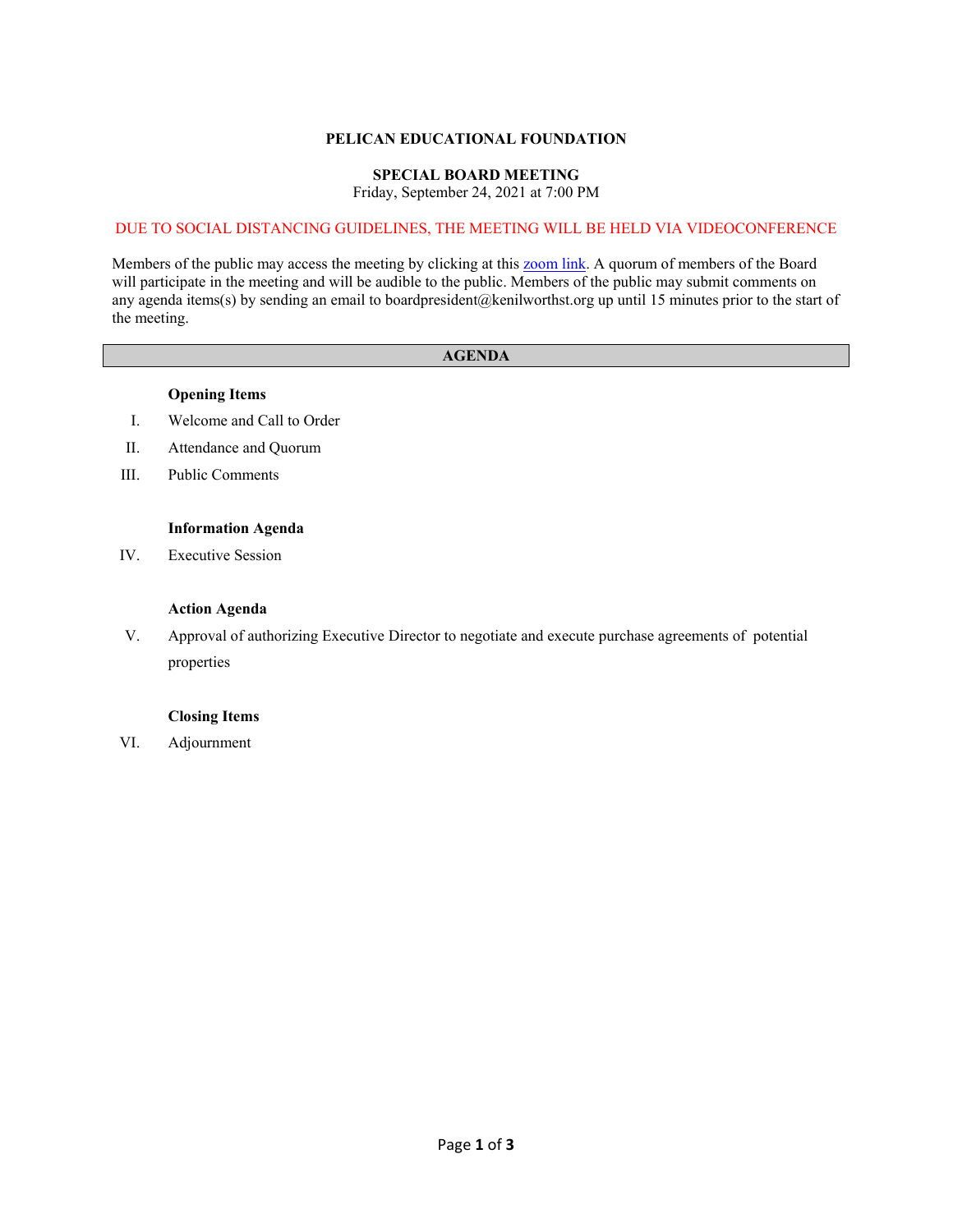### **MINUTES**

# **PELICAN EDUCATIONAL FOUNDATION**

### **SPECIAL BOARD MEETING**

Friday, September 24, 2021 at 7:00 PM

# DUE TO SOCIAL DISTANCING GUIDELINES, THE MEETING WAS HELD VIA VIDEOCONFERENCE ON ZOOM PLATFORM.

I. Welcome and Call to Order

These are the minutes of a special meeting of the Board of Directors of Pelican Educational Foundation Inc. (PEF), a Louisiana non-profit corporation. This meeting was held at 7:00 p.m. on Friday, September 24, 2021 virtually through Zoom. This meeting was called to order by Dr. Orhan Kizilkaya, the President.

II. Attendance and Quorum

Present: Dr. O. Kizilkaya, Mr. E. Sarac, Mr. S. Uwaezoke (Joined at 7:25 PM), Dr. M. Stafa, Dr. O. Kazan

Absent: Ms. K. Harris, Dr. S. Wiley.

Also in Attendance: Mr. H. Suzuk.

III. Public Comments

No public comment.

# **Information Agenda**

IV. Executive Session regarding inquiry of a new facility purchase Motion: Dr. Kizilkaya made a motion to move into executive session at 7:07 PM. Dr. Stafa seconded.

Motion: Mr. Uwaezoke made a motion to end executive session at 7:58 PM. Dr. Stafa seconded.

# **Action Agenda**

V. Approval of authorizing Executive Director to negotiate and execute purchase agreements of potential properties

Motion: To approve authorizing the Executive Director to negotiate and execute purchase agreements of potential properties for the potential K-8 school